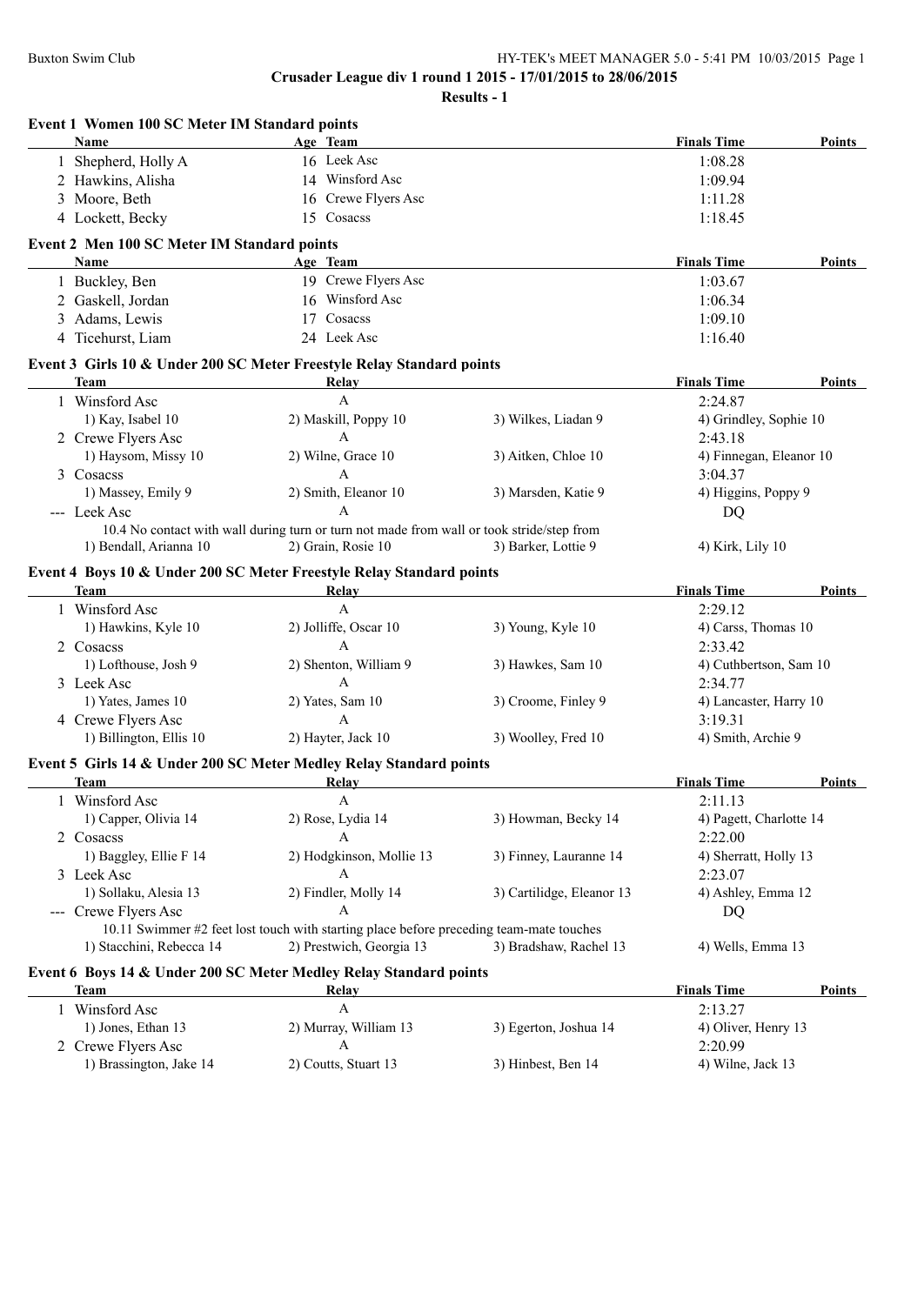**Results - 1**

## **(Event 6 Boys 14 & Under 200 SC Meter Medley Relay Standard points)**

| Team                                                  | Relay                                                                                      |                      | <b>Finals Time</b>   | Points        |
|-------------------------------------------------------|--------------------------------------------------------------------------------------------|----------------------|----------------------|---------------|
| 3 Cosacss                                             | A                                                                                          |                      | 2:27.63              |               |
| 1) Washburn, Harry 14                                 | 2) Furness, Sam 14                                                                         | 3) Lee, Harrison 13  | 4) Azimi, Nima 13    |               |
| --- Leek Asc                                          | A                                                                                          |                      | <b>DQ</b>            |               |
|                                                       | 10.4 No contact with wall during turn or turn not made from wall or took stride/step from  |                      |                      |               |
| 1) McMahon, Raphael 14                                | 2) Yates, Samuel 13                                                                        | 3) Rushan, Callum 13 | 4) Barlow, Oliver 14 |               |
|                                                       | Event 7 Girls 12 & Under 50 SC Meter Butterfly Standard points                             |                      |                      |               |
| Name                                                  | Age Team                                                                                   |                      | <b>Finals Time</b>   | Points        |
| 1 Ashley, Emma                                        | 12 Leek Asc                                                                                |                      | 35.72                |               |
| 2 Howman, Lottie                                      | 11 Winsford Asc                                                                            |                      | 36.82                |               |
| 3 Carrarini, Gia                                      | 11 Cosacss                                                                                 |                      | 40.64                |               |
| 4 Henshall, Georgia                                   | 11 Crewe Flyers Asc                                                                        |                      | 42.00                |               |
|                                                       | Event 8 Boys 12 & Under 50 SC Meter Butterfly Standard points                              |                      |                      |               |
| Name                                                  | Age Team                                                                                   |                      | <b>Finals Time</b>   | <b>Points</b> |
| 1 Armitt, Finn                                        | 12 Winsford Asc                                                                            |                      | 32.54                |               |
| 2 Yates, James                                        | 10 Leek Asc                                                                                |                      | 37.56                |               |
| 3 Torjussen, Oliver                                   | 11 Crewe Flyers Asc                                                                        |                      | 39.47                |               |
| 4 Higgins, Alex                                       | 12 Cosacss                                                                                 |                      | 44.17                |               |
|                                                       |                                                                                            |                      |                      |               |
| Event 9 Women 100 SC Meter Backstroke Standard points |                                                                                            |                      | <b>Finals Time</b>   |               |
| Name                                                  | Age Team<br>16 Leek Asc                                                                    |                      |                      | <b>Points</b> |
| 1 Shepherd, Holly A                                   | 15 Winsford Asc                                                                            |                      | 1:05.84              |               |
| 2 Burton, Isobella                                    |                                                                                            |                      | 1:08.04              |               |
| 3 Moore, Beth                                         | 16 Crewe Flyers Asc<br>16 Cosacss                                                          |                      | 1:08.30              |               |
| 4 Cheung, Lydia                                       |                                                                                            |                      | 1:10.84              |               |
| Event 10 Men 100 SC Meter Backstroke Standard points  |                                                                                            |                      |                      |               |
| <b>Name</b>                                           | Age Team                                                                                   |                      | <b>Finals Time</b>   | <b>Points</b> |
| 1 Blackshaw, Adam                                     | 15 Winsford Asc                                                                            |                      | 1:04.98              |               |
| 2 Glover, Aaron                                       | 17 Crewe Flyers Asc                                                                        |                      | 1:05.27              |               |
| 3 Rushan, Callum                                      | 13 Leek Asc                                                                                |                      | 1:12.30              |               |
| 4 Mills, Jordan                                       | 17 Cosacss                                                                                 |                      | 1:13.96              |               |
|                                                       | Event 11 Girls 10 & Under 50 SC Meter Breaststroke Standard points                         |                      |                      |               |
| Name                                                  | Age Team                                                                                   |                      | <b>Finals Time</b>   | Points        |
| 1 Kay, Izzy                                           | 10 Winsford Asc                                                                            |                      | 47.03                |               |
| 2 Bendall, Arianna                                    | 10 Leek Asc                                                                                |                      | 49.10                |               |
| 3 Finnegan, Eleanor                                   | 10 Crewe Flyers Asc                                                                        |                      | 49.25                |               |
| --- Smith, Eleanor                                    | 10 Cosacss                                                                                 |                      | DQ                   |               |
|                                                       | 7.5 Executed scissors, flutter, or downward fly kick (except after start or after turn: SW |                      |                      |               |
|                                                       | Event 12 Boys 10 & Under 50 SC Meter Breaststroke Standard points                          |                      |                      |               |
| Name                                                  | Age Team                                                                                   |                      | <b>Finals Time</b>   | <b>Points</b> |
| 1 Hawkins, Kyle                                       | 10 Winsford Asc                                                                            |                      | 45.95                |               |
| 2 Hawkes, Sam                                         | 10 Cosacss                                                                                 |                      | 50.83                |               |
| 3 Lancaster, Harry                                    | 10 Leek Asc                                                                                |                      | 51.02                |               |
| 4 Billington, Ellis                                   | 10 Crewe Flyers Asc                                                                        |                      | 58.95                |               |
|                                                       |                                                                                            |                      |                      |               |
|                                                       | Event 13 Girls 14 & Under 50 SC Meter Freestyle Standard points                            |                      |                      |               |
| Name                                                  | Age Team<br>14 Winsford Asc                                                                |                      | <b>Finals Time</b>   | Points        |
| 1 Capper, Olivia                                      |                                                                                            |                      | 28.62                |               |
| 2 Cartilidge, Eleanor                                 | 13 Leek Asc                                                                                |                      | 31.24                |               |
| 3 Prestwich, Georgia                                  | 13 Crewe Flyers Asc                                                                        |                      | 31.55                |               |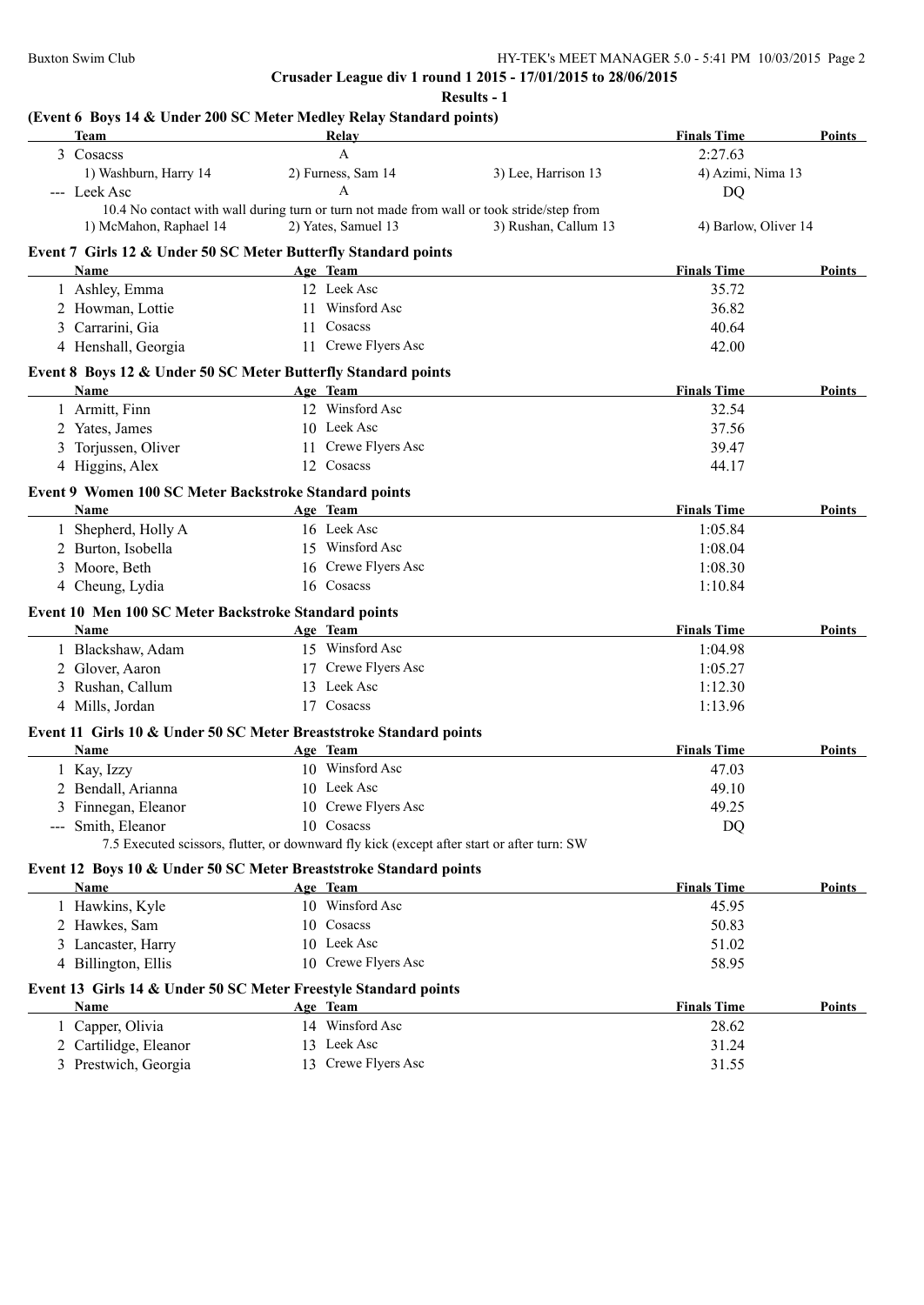**Results - 1**

## **(Event 13 Girls 14 & Under 50 SC Meter Freestyle Standard points)**

| Name                                                     | Age Team                                                               |                         | <b>Finals Time</b>      | Points        |
|----------------------------------------------------------|------------------------------------------------------------------------|-------------------------|-------------------------|---------------|
| 4 Sherratt, Holly                                        | 13 Cosacss                                                             |                         | 34.43                   |               |
|                                                          | Event 14 Boys 14 & Under 50 SC Meter Freestyle Standard points         |                         |                         |               |
| Name                                                     | Age Team                                                               |                         | <b>Finals Time</b>      | <b>Points</b> |
| 1 Barlow, Oliver                                         | 14 Leek Asc                                                            |                         | 28.30                   |               |
| 2 Hulme, Daniel                                          | 13 Winsford Asc                                                        |                         | 29.43                   |               |
| 3 Wilne, Jack                                            | 13 Crewe Flyers Asc                                                    |                         | 30.83                   |               |
| 4 Azimi, Nima                                            | 13 Cosacss                                                             |                         | 32.02                   |               |
|                                                          | Event 15 Girls 12 & Under 200 SC Meter Freestyle Relay Standard points |                         |                         |               |
| Team                                                     | Relay                                                                  |                         | <b>Finals Time</b>      | Points        |
| 1 Winsford Asc                                           | A                                                                      |                         | 2:10.75                 |               |
| 1) Christopherson, Abbie 12                              | 2) Howman, Lottie 11                                                   | 3) Morley, Olivia 11    | 4) Brown, Abbey O 12    |               |
| 2 Leek Asc                                               | A                                                                      |                         | 2:20.53                 |               |
| 1) Braddock, Emily 11                                    | 2) Barratt, Lauren 11                                                  | 3) Barratt, Olivia 11   | 4) Underwood, Hannah 12 |               |
| 3 Crewe Flyers Asc                                       | $\mathbf{A}$                                                           |                         | 2:22.58                 |               |
| 1) Butt, Nicole 11                                       | 2) Morgan, Sydney f 12                                                 | 3) Henshall, Georgia 11 | 4) Holding, Katie 11    |               |
| 4 Cosacss                                                | A                                                                      |                         | 2:30.73                 |               |
| 1) Millington, Amelia 11                                 | 2) Carrarini, Gia 11                                                   | 3) Sherwin, Kira 12     | 4) Owen, Laure 11       |               |
|                                                          | Event 16 Boys 12 & Under 200 SC Meter Freestyle Relay Standard points  |                         |                         |               |
| <b>Team</b>                                              | <b>Relay</b>                                                           |                         | <b>Finals Time</b>      | Points        |
| 1 Winsford Asc                                           | $\mathbf{A}$                                                           |                         | 2:06.77                 |               |
| 1) Cushen, Jay 11                                        | 2) Wright, Ethan 12                                                    | 3) Armitt, Finn 12      | 4) Goodfellow, Louie 12 |               |
| 2 Cosacss                                                | $\mathbf{A}$                                                           |                         | 2:20.07                 |               |
| 1) Finney, Jack 12                                       | 2) Wass, Max 11                                                        | 3) Higgins, Alex 12     | 4) Cartlidge, Mitch 12  |               |
| 3 Leek Asc                                               | $\mathbf{A}$                                                           |                         | 2:23.84                 |               |
| 1) Reynolds, Sam 12                                      | 2) Taylor, Leo 12                                                      | 3) Yates, Sam 10        | 4) Yates, James 10      |               |
| 4 Crewe Flyers Asc                                       | $\mathbf{A}$                                                           |                         | 2:25.57                 |               |
| 1) Aston, Jacob 11                                       | 2) Woolley, Ben 12                                                     | 3) Torjussen, Oliver 11 | 4) Igoo, Jack 11        |               |
| Event 17 Women 200 SC Meter Medley Relay Standard points |                                                                        |                         |                         |               |
| Team                                                     | Relay                                                                  |                         | <b>Finals Time</b>      | Points        |
| 1 Crewe Flyers Asc                                       | A                                                                      |                         | 2:10.01                 |               |
| 1) Moore, Beth 16                                        | 2) Rowlands, Charlotte 17                                              | 3) Crank, Bryony 15     | 4) Duff, f 17           |               |
| 2 Winsford Asc                                           | A                                                                      |                         | 2:11.15                 |               |
| 1) Burton, Isobella 15                                   | 2) McEnaney, Hannah 15                                                 | 3) Howman, Becky 14     | 4) Hawkins, Alisha 14   |               |
| 3 Leek Asc                                               | A                                                                      |                         | 2:12.58                 |               |
| 1) Shepherd, Holly A 16                                  | 2) Dow, Jessica 17                                                     | 3) Osborne, Emily 16    | 4) Tomkinson, Olivia 15 |               |
| 4 Cosacss                                                |                                                                        |                         | 2:21.70                 |               |
| 1) Cheung, Lydia 16                                      | 2) Humphreys, Emily 16                                                 | 3) Lockett, Becky 15    | 4) Heavey, Athena T 16  |               |
| Event 18 Men 200 SC Meter Medley Relay Standard points   |                                                                        |                         |                         |               |
| <b>Team</b>                                              | Relay                                                                  |                         | <b>Finals Time</b>      | <b>Points</b> |
| 1 Crewe Flyers Asc                                       | $\boldsymbol{\rm{A}}$                                                  |                         | 2:01.62                 |               |
| 1) Glover, Aaron 17                                      | 2) Fielding, Zak 15                                                    | 3) Buckley, Ben 19      | 4) Hinbest, Ben 14      |               |
| 2 Winsford Asc                                           | A                                                                      |                         | 2:02.40                 |               |
| 1) Gaskell, Jordan 16                                    | 2) Young, Jamie 15                                                     | 3) Blackshaw, Adam 15   | 4) Law, Nick 15         |               |
| 3 Cosacss                                                | A                                                                      |                         | 2:17.00                 |               |
| 1) Washburn, Harry 14                                    | 2) Mills, Jordan 17                                                    | 3) Adams, Lewis 17      | 4) Lee, Harrison 13     |               |
| 4 Leek Asc                                               | A                                                                      |                         | 2:19.51                 |               |
| 1) Rushan, Callum 13                                     | 2) Barlow, Oliver 14                                                   | 3) Ticehurst, Liam 24   | 4) Bryan, David 15      |               |
|                                                          |                                                                        |                         |                         |               |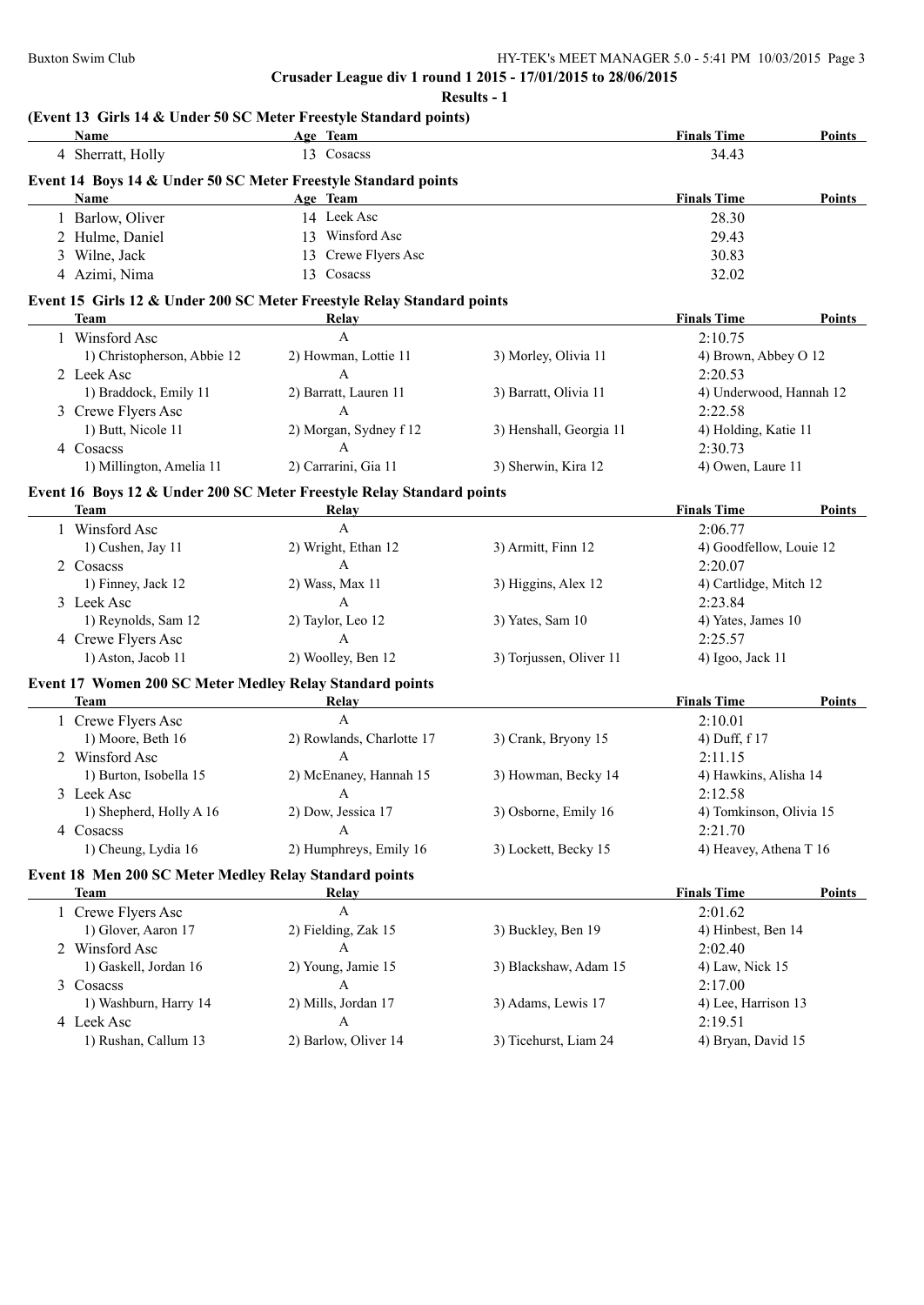| Event 19 Girls 10 & Under 50 SC Meter Butterfly Standard points<br>Name | Age Team            | <b>Finals Time</b> | Points        |
|-------------------------------------------------------------------------|---------------------|--------------------|---------------|
| 1 Haysom, Missy                                                         | 10 Crewe Flyers Asc | 40.08              |               |
| 2 Wilkes, Liadan                                                        | 9 Winsford Asc      | 41.47              |               |
| 3 Kirk, Lily                                                            | 10 Leek Asc         | 46.44              |               |
| 4 Higgins, Poppy                                                        | 9 Cosacss           | 47.36              |               |
|                                                                         |                     |                    |               |
| Event 20 Boys 10 & Under 50 SC Meter Butterfly Standard points          |                     |                    |               |
| Name                                                                    | Age Team            | <b>Finals Time</b> | Points        |
| 1 Yates, James                                                          | 10 Leek Asc         | 37.88              |               |
| 2 Carss, Thomas                                                         | 10 Winsford Asc     | 43.44              |               |
| 3 Cuthbertson, Sam                                                      | 10 Cosacss          | 45.17              |               |
| --- Billington, Ellis                                                   | 10 Crewe Flyers Asc | DQ                 |               |
| 8.2 Arms not brought backward simultaneously                            |                     |                    |               |
| Event 21 Girls 14 & Under 50 SC Meter Backstroke Standard points        |                     |                    |               |
| Name                                                                    | Age Team            | <b>Finals Time</b> | Points        |
| 1 Capper, Olivia                                                        | 14 Winsford Asc     | 32.34              |               |
| 2 Bradshaw, Rachel                                                      | 13 Crewe Flyers Asc | 35.04              |               |
| 3 Cartilidge, Eleanor                                                   | 13 Leek Asc         | 35.68              |               |
| 4 Hodgkinson, Mollie                                                    | 13 Cosacss          | 40.19              |               |
| Event 22 Boys 14 & Under 50 SC Meter Backstroke Standard points         |                     |                    |               |
| Name                                                                    | Age Team            | <b>Finals Time</b> | Points        |
| 1 Deeming, William                                                      | 14 Winsford Asc     | 33.16              |               |
| 2 McMahon, Raphael                                                      | 14 Leek Asc         | 33.73              |               |
| 3 Washburn, Harry                                                       | 14 Cosacss          | 35.72              |               |
| 4 Brassington, Jake                                                     | 14 Crewe Flyers Asc | 37.46              |               |
|                                                                         |                     |                    |               |
| Event 23 Girls 12 & Under 50 SC Meter Breaststroke Standard points      |                     |                    |               |
| Name                                                                    | Age Team            | <b>Finals Time</b> | Points        |
| 1 Morley, Olivia                                                        | 11 Winsford Asc     | 43.28              |               |
| 2 Holding, Katie                                                        | 11 Crewe Flyers Asc | 46.03              |               |
| 3 Braddock, Emily                                                       | 11 Leek Asc         | 46.79              |               |
| 4 Sherwin, Kira                                                         | 12 Cosacss          | 49.14              |               |
| Event 24 Boys 12 & Under 50 SC Meter Breaststroke Standard points       |                     |                    |               |
| Name                                                                    | Age Team            | <b>Finals Time</b> | Points        |
| 1 Cushen, Jay                                                           | 11 Winsford Asc     | 39.12              |               |
| 2 Reynolds, Sam                                                         | 12 Leek Asc         | 45.61              |               |
| 3 Cartlidge, Mitch                                                      | 12 Cosacss          | 46.05              |               |
| 4 Woolley, Ben                                                          | 12 Crewe Flyers Asc | 46.74              |               |
|                                                                         |                     |                    |               |
| Event 25 Women 100 SC Meter Freestyle Standard points                   |                     |                    |               |
| Name                                                                    | Age Team            | <b>Finals Time</b> | <b>Points</b> |
| 1 Hawkins, Alisha                                                       | 14 Winsford Asc     | 1:01.37            |               |
| 2 Duff, f                                                               | 17 Crewe Flyers Asc | 1:02.64            |               |
| 3 Heavey, Athena T                                                      | 16 Cosacss          | 1:09.09            |               |
| 4 Tomkinson, Olivia                                                     | 15 Leek Asc         | 1:11.08            |               |
| Event 26 Men 100 SC Meter Freestyle Standard points                     |                     |                    |               |
| Name                                                                    | Age Team            | <b>Finals Time</b> | Points        |
| 1 Law, Nick                                                             | 15 Winsford Asc     | 57.28              |               |
| 2 Hinbest, Bradley                                                      | 17 Crewe Flyers Asc | 1:01.09            |               |
| 3 Mills, Jordan                                                         | 17 Cosacss          | 1:03.63            |               |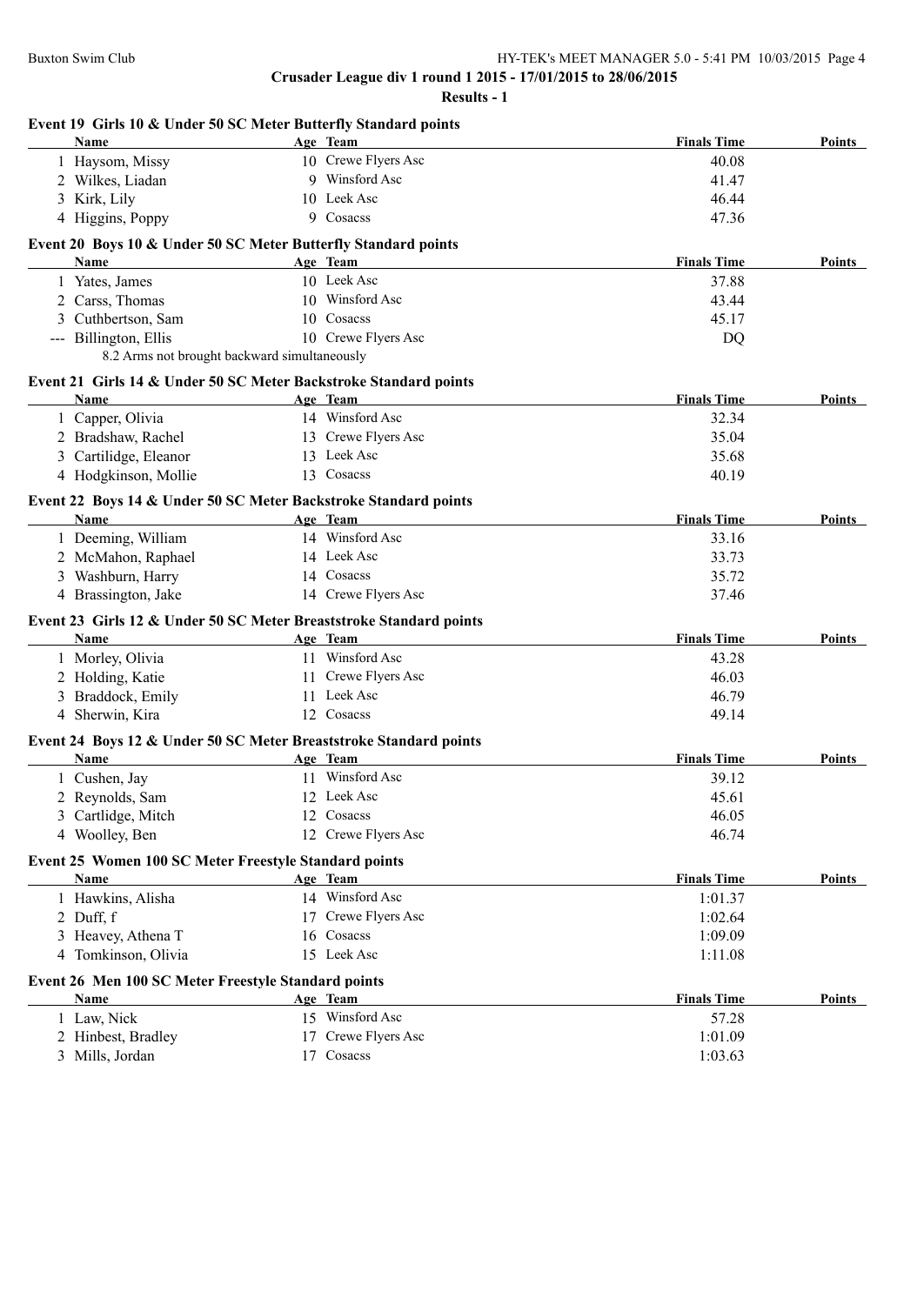**Crusader League div 1 round 1 2015 - 17/01/2015 to 28/06/2015 Results - 1**

| 24 Leek Asc<br>4 Ticehurst, Liam<br>1:07.30<br>Event 27 Girls 10 & Under 200 SC Meter Medley Relay Standard points<br><b>Team</b><br><b>Finals Time</b><br>Relay<br>$\mathbf{A}$<br>2:53.06<br>1 Winsford Asc<br>2) Grindley, Sophie 10<br>1) Kay, Izzy 10<br>3) Wilkes, Liadan 9<br>4) Maskill, Poppy 10<br>$\mathbf{A}$<br>2 Crewe Flyers Asc<br>3:01.72<br>1) Wilne, Grace 10<br>2) Finnegan, Eleanor 10<br>3) Haysom, Missy 10<br>4) Aitken, Chloe 10<br>$\mathbf{A}$<br>3:23.71<br>3 Leek Asc<br>1) Grain, Rosie 10<br>2) Bendall, Arianna 10<br>4) Barker, Lottie 9<br>3) Kirk, Lily 10<br>$\overline{A}$<br>3:26.39<br>4 Cosacss<br>1) Massey, Emily 9<br>2) Smith, Eleanor 10<br>3) Higgins, Poppy 9<br>4) Marsden, Katie 9<br>Event 28 Boys 10 & Under 200 SC Meter Medley Relay Standard points<br>Team<br><b>Finals Time</b><br>Relay<br>1 Winsford Asc<br>A<br>2:55.99<br>2) Hawkins, Kyle 10<br>3) Carss, Thomas 10<br>1) Jolliffe, Oscar 10<br>4) Young, Kyle 10<br>$\mathbf{A}$<br>2 Cosacss<br>3:03.20<br>1) Cuthbertson, Sam 10<br>2) Hawkes, Sam 10<br>3) Lofthouse, Josh 9<br>4) Shenton, William 9<br>A<br>3 Leek Asc<br>3:03.50<br>1) Yates, Sam 10<br>2) Lancaster, Harry 10<br>3) Yates, James 10<br>4) Croome, Finley 9<br>--- Crewe Flyers Asc<br>$\mathbf{A}$<br>DQ<br>10.1 Stroke Infraction swimmer #1: 8.2 Arms not brought backward simultaneously - fly<br>2) Billington, Ellis 10<br>1) Hayter, Jack 10<br>3) Woolley, Fred 10<br>4) Smith, Archie 9<br>Event 29 Girls 14 & Under 200 SC Meter Freestyle Relay Standard points<br><b>Team</b><br><b>Finals Time</b><br><b>Relay</b><br>$\mathbf{A}$<br>1 Winsford Asc<br>1:59.49<br>1) Howman, Becky 14<br>2) Rose, Amber 14<br>3) Pagett, Charlotte 14<br>4) Capper, Olivia 14<br>$\mathbf{A}$<br>2 Leek Asc<br>2:10.34<br>1) Findler, Molly 14<br>4) Cartilidge, Eleanor 13<br>2) Schiller, Eden 12<br>3) Sollaku, Alesia 13<br>$\mathbf{A}$<br>3 Cosacss<br>2:10.90<br>1) Finney, Lauranne 14<br>2) Sherratt, Holly 13<br>4) Baggley, Ellie F 14<br>3) Hodgkinson, Mollie 13<br>4 Crewe Flyers Asc<br>A<br>2:15.30<br>1) Bradshaw, Rachel 13<br>2) Wells, Emma 13<br>4) Prestwich, Georgia 13<br>3) Stacchini, Rebecca 14<br>Event 30 Boys 14 & Under 200 SC Meter Freestyle Relay Standard points<br><b>Finals Time</b><br>Team<br>Relay<br>Winsford Asc<br>1:59.15<br>A<br>$\mathbf{I}$<br>1) Oliver, Henry 13<br>2) Hulme, Daniel 13<br>3) Jones, Ethan 13<br>4) Deeming, William 14<br>A<br>2 Leek Asc<br>2:04.37<br>1) Barlow, Oliver 14<br>2) Yates, Samuel 13<br>3) McMahon, Raphael 14<br>4) Rushan, Callum 13<br>A<br>3 Crewe Flyers Asc<br>2:04.92<br>2) Brassington, Jake 14<br>3) Coutts, Stuart 13<br>1) Wilne, Jack 13<br>4) Hinbest, Ben 14<br>4 Cosacss<br>A<br>2:10.53<br>1) Lee, Harrison 13<br>2) Furness, Sam 14<br>3) Azimi, Nima 13<br>4) Washburn, Harry 14<br>Event 31 Girls 12 & Under 50 SC Meter Backstroke Standard points<br><b>Finals Time</b><br>Name<br>Age Team<br>1 Schiller, Eden<br>12 Leek Asc<br>37.78<br>12 Winsford Asc<br>2 Brown, Abbey O<br>37.85<br>Owen, Laure<br>Cosacss<br>11<br>40.62<br>3<br>11 | Name                | (Event 26 Men 100 SC Meter Freestyle Standard points)<br>Age Team | <b>Finals Time</b> | <b>Points</b> |
|-------------------------------------------------------------------------------------------------------------------------------------------------------------------------------------------------------------------------------------------------------------------------------------------------------------------------------------------------------------------------------------------------------------------------------------------------------------------------------------------------------------------------------------------------------------------------------------------------------------------------------------------------------------------------------------------------------------------------------------------------------------------------------------------------------------------------------------------------------------------------------------------------------------------------------------------------------------------------------------------------------------------------------------------------------------------------------------------------------------------------------------------------------------------------------------------------------------------------------------------------------------------------------------------------------------------------------------------------------------------------------------------------------------------------------------------------------------------------------------------------------------------------------------------------------------------------------------------------------------------------------------------------------------------------------------------------------------------------------------------------------------------------------------------------------------------------------------------------------------------------------------------------------------------------------------------------------------------------------------------------------------------------------------------------------------------------------------------------------------------------------------------------------------------------------------------------------------------------------------------------------------------------------------------------------------------------------------------------------------------------------------------------------------------------------------------------------------------------------------------------------------------------------------------------------------------------------------------------------------------------------------------------------------------------------------------------------------------------------------------------------------------------------------------------------------------------------------------------------------------------------------------------------------------------------------------------------------------------------------------------------------------------------------------------------------------------------------------------------------------------------------|---------------------|-------------------------------------------------------------------|--------------------|---------------|
|                                                                                                                                                                                                                                                                                                                                                                                                                                                                                                                                                                                                                                                                                                                                                                                                                                                                                                                                                                                                                                                                                                                                                                                                                                                                                                                                                                                                                                                                                                                                                                                                                                                                                                                                                                                                                                                                                                                                                                                                                                                                                                                                                                                                                                                                                                                                                                                                                                                                                                                                                                                                                                                                                                                                                                                                                                                                                                                                                                                                                                                                                                                                     |                     |                                                                   |                    |               |
|                                                                                                                                                                                                                                                                                                                                                                                                                                                                                                                                                                                                                                                                                                                                                                                                                                                                                                                                                                                                                                                                                                                                                                                                                                                                                                                                                                                                                                                                                                                                                                                                                                                                                                                                                                                                                                                                                                                                                                                                                                                                                                                                                                                                                                                                                                                                                                                                                                                                                                                                                                                                                                                                                                                                                                                                                                                                                                                                                                                                                                                                                                                                     |                     |                                                                   |                    |               |
|                                                                                                                                                                                                                                                                                                                                                                                                                                                                                                                                                                                                                                                                                                                                                                                                                                                                                                                                                                                                                                                                                                                                                                                                                                                                                                                                                                                                                                                                                                                                                                                                                                                                                                                                                                                                                                                                                                                                                                                                                                                                                                                                                                                                                                                                                                                                                                                                                                                                                                                                                                                                                                                                                                                                                                                                                                                                                                                                                                                                                                                                                                                                     |                     |                                                                   |                    | Points        |
|                                                                                                                                                                                                                                                                                                                                                                                                                                                                                                                                                                                                                                                                                                                                                                                                                                                                                                                                                                                                                                                                                                                                                                                                                                                                                                                                                                                                                                                                                                                                                                                                                                                                                                                                                                                                                                                                                                                                                                                                                                                                                                                                                                                                                                                                                                                                                                                                                                                                                                                                                                                                                                                                                                                                                                                                                                                                                                                                                                                                                                                                                                                                     |                     |                                                                   |                    |               |
|                                                                                                                                                                                                                                                                                                                                                                                                                                                                                                                                                                                                                                                                                                                                                                                                                                                                                                                                                                                                                                                                                                                                                                                                                                                                                                                                                                                                                                                                                                                                                                                                                                                                                                                                                                                                                                                                                                                                                                                                                                                                                                                                                                                                                                                                                                                                                                                                                                                                                                                                                                                                                                                                                                                                                                                                                                                                                                                                                                                                                                                                                                                                     |                     |                                                                   |                    |               |
|                                                                                                                                                                                                                                                                                                                                                                                                                                                                                                                                                                                                                                                                                                                                                                                                                                                                                                                                                                                                                                                                                                                                                                                                                                                                                                                                                                                                                                                                                                                                                                                                                                                                                                                                                                                                                                                                                                                                                                                                                                                                                                                                                                                                                                                                                                                                                                                                                                                                                                                                                                                                                                                                                                                                                                                                                                                                                                                                                                                                                                                                                                                                     |                     |                                                                   |                    |               |
|                                                                                                                                                                                                                                                                                                                                                                                                                                                                                                                                                                                                                                                                                                                                                                                                                                                                                                                                                                                                                                                                                                                                                                                                                                                                                                                                                                                                                                                                                                                                                                                                                                                                                                                                                                                                                                                                                                                                                                                                                                                                                                                                                                                                                                                                                                                                                                                                                                                                                                                                                                                                                                                                                                                                                                                                                                                                                                                                                                                                                                                                                                                                     |                     |                                                                   |                    |               |
|                                                                                                                                                                                                                                                                                                                                                                                                                                                                                                                                                                                                                                                                                                                                                                                                                                                                                                                                                                                                                                                                                                                                                                                                                                                                                                                                                                                                                                                                                                                                                                                                                                                                                                                                                                                                                                                                                                                                                                                                                                                                                                                                                                                                                                                                                                                                                                                                                                                                                                                                                                                                                                                                                                                                                                                                                                                                                                                                                                                                                                                                                                                                     |                     |                                                                   |                    |               |
|                                                                                                                                                                                                                                                                                                                                                                                                                                                                                                                                                                                                                                                                                                                                                                                                                                                                                                                                                                                                                                                                                                                                                                                                                                                                                                                                                                                                                                                                                                                                                                                                                                                                                                                                                                                                                                                                                                                                                                                                                                                                                                                                                                                                                                                                                                                                                                                                                                                                                                                                                                                                                                                                                                                                                                                                                                                                                                                                                                                                                                                                                                                                     |                     |                                                                   |                    |               |
|                                                                                                                                                                                                                                                                                                                                                                                                                                                                                                                                                                                                                                                                                                                                                                                                                                                                                                                                                                                                                                                                                                                                                                                                                                                                                                                                                                                                                                                                                                                                                                                                                                                                                                                                                                                                                                                                                                                                                                                                                                                                                                                                                                                                                                                                                                                                                                                                                                                                                                                                                                                                                                                                                                                                                                                                                                                                                                                                                                                                                                                                                                                                     |                     |                                                                   |                    |               |
|                                                                                                                                                                                                                                                                                                                                                                                                                                                                                                                                                                                                                                                                                                                                                                                                                                                                                                                                                                                                                                                                                                                                                                                                                                                                                                                                                                                                                                                                                                                                                                                                                                                                                                                                                                                                                                                                                                                                                                                                                                                                                                                                                                                                                                                                                                                                                                                                                                                                                                                                                                                                                                                                                                                                                                                                                                                                                                                                                                                                                                                                                                                                     |                     |                                                                   |                    |               |
|                                                                                                                                                                                                                                                                                                                                                                                                                                                                                                                                                                                                                                                                                                                                                                                                                                                                                                                                                                                                                                                                                                                                                                                                                                                                                                                                                                                                                                                                                                                                                                                                                                                                                                                                                                                                                                                                                                                                                                                                                                                                                                                                                                                                                                                                                                                                                                                                                                                                                                                                                                                                                                                                                                                                                                                                                                                                                                                                                                                                                                                                                                                                     |                     |                                                                   |                    |               |
|                                                                                                                                                                                                                                                                                                                                                                                                                                                                                                                                                                                                                                                                                                                                                                                                                                                                                                                                                                                                                                                                                                                                                                                                                                                                                                                                                                                                                                                                                                                                                                                                                                                                                                                                                                                                                                                                                                                                                                                                                                                                                                                                                                                                                                                                                                                                                                                                                                                                                                                                                                                                                                                                                                                                                                                                                                                                                                                                                                                                                                                                                                                                     |                     |                                                                   |                    | Points        |
|                                                                                                                                                                                                                                                                                                                                                                                                                                                                                                                                                                                                                                                                                                                                                                                                                                                                                                                                                                                                                                                                                                                                                                                                                                                                                                                                                                                                                                                                                                                                                                                                                                                                                                                                                                                                                                                                                                                                                                                                                                                                                                                                                                                                                                                                                                                                                                                                                                                                                                                                                                                                                                                                                                                                                                                                                                                                                                                                                                                                                                                                                                                                     |                     |                                                                   |                    |               |
|                                                                                                                                                                                                                                                                                                                                                                                                                                                                                                                                                                                                                                                                                                                                                                                                                                                                                                                                                                                                                                                                                                                                                                                                                                                                                                                                                                                                                                                                                                                                                                                                                                                                                                                                                                                                                                                                                                                                                                                                                                                                                                                                                                                                                                                                                                                                                                                                                                                                                                                                                                                                                                                                                                                                                                                                                                                                                                                                                                                                                                                                                                                                     |                     |                                                                   |                    |               |
|                                                                                                                                                                                                                                                                                                                                                                                                                                                                                                                                                                                                                                                                                                                                                                                                                                                                                                                                                                                                                                                                                                                                                                                                                                                                                                                                                                                                                                                                                                                                                                                                                                                                                                                                                                                                                                                                                                                                                                                                                                                                                                                                                                                                                                                                                                                                                                                                                                                                                                                                                                                                                                                                                                                                                                                                                                                                                                                                                                                                                                                                                                                                     |                     |                                                                   |                    |               |
|                                                                                                                                                                                                                                                                                                                                                                                                                                                                                                                                                                                                                                                                                                                                                                                                                                                                                                                                                                                                                                                                                                                                                                                                                                                                                                                                                                                                                                                                                                                                                                                                                                                                                                                                                                                                                                                                                                                                                                                                                                                                                                                                                                                                                                                                                                                                                                                                                                                                                                                                                                                                                                                                                                                                                                                                                                                                                                                                                                                                                                                                                                                                     |                     |                                                                   |                    |               |
|                                                                                                                                                                                                                                                                                                                                                                                                                                                                                                                                                                                                                                                                                                                                                                                                                                                                                                                                                                                                                                                                                                                                                                                                                                                                                                                                                                                                                                                                                                                                                                                                                                                                                                                                                                                                                                                                                                                                                                                                                                                                                                                                                                                                                                                                                                                                                                                                                                                                                                                                                                                                                                                                                                                                                                                                                                                                                                                                                                                                                                                                                                                                     |                     |                                                                   |                    |               |
|                                                                                                                                                                                                                                                                                                                                                                                                                                                                                                                                                                                                                                                                                                                                                                                                                                                                                                                                                                                                                                                                                                                                                                                                                                                                                                                                                                                                                                                                                                                                                                                                                                                                                                                                                                                                                                                                                                                                                                                                                                                                                                                                                                                                                                                                                                                                                                                                                                                                                                                                                                                                                                                                                                                                                                                                                                                                                                                                                                                                                                                                                                                                     |                     |                                                                   |                    |               |
|                                                                                                                                                                                                                                                                                                                                                                                                                                                                                                                                                                                                                                                                                                                                                                                                                                                                                                                                                                                                                                                                                                                                                                                                                                                                                                                                                                                                                                                                                                                                                                                                                                                                                                                                                                                                                                                                                                                                                                                                                                                                                                                                                                                                                                                                                                                                                                                                                                                                                                                                                                                                                                                                                                                                                                                                                                                                                                                                                                                                                                                                                                                                     |                     |                                                                   |                    |               |
|                                                                                                                                                                                                                                                                                                                                                                                                                                                                                                                                                                                                                                                                                                                                                                                                                                                                                                                                                                                                                                                                                                                                                                                                                                                                                                                                                                                                                                                                                                                                                                                                                                                                                                                                                                                                                                                                                                                                                                                                                                                                                                                                                                                                                                                                                                                                                                                                                                                                                                                                                                                                                                                                                                                                                                                                                                                                                                                                                                                                                                                                                                                                     |                     |                                                                   |                    |               |
|                                                                                                                                                                                                                                                                                                                                                                                                                                                                                                                                                                                                                                                                                                                                                                                                                                                                                                                                                                                                                                                                                                                                                                                                                                                                                                                                                                                                                                                                                                                                                                                                                                                                                                                                                                                                                                                                                                                                                                                                                                                                                                                                                                                                                                                                                                                                                                                                                                                                                                                                                                                                                                                                                                                                                                                                                                                                                                                                                                                                                                                                                                                                     |                     |                                                                   |                    |               |
|                                                                                                                                                                                                                                                                                                                                                                                                                                                                                                                                                                                                                                                                                                                                                                                                                                                                                                                                                                                                                                                                                                                                                                                                                                                                                                                                                                                                                                                                                                                                                                                                                                                                                                                                                                                                                                                                                                                                                                                                                                                                                                                                                                                                                                                                                                                                                                                                                                                                                                                                                                                                                                                                                                                                                                                                                                                                                                                                                                                                                                                                                                                                     |                     |                                                                   |                    |               |
|                                                                                                                                                                                                                                                                                                                                                                                                                                                                                                                                                                                                                                                                                                                                                                                                                                                                                                                                                                                                                                                                                                                                                                                                                                                                                                                                                                                                                                                                                                                                                                                                                                                                                                                                                                                                                                                                                                                                                                                                                                                                                                                                                                                                                                                                                                                                                                                                                                                                                                                                                                                                                                                                                                                                                                                                                                                                                                                                                                                                                                                                                                                                     |                     |                                                                   |                    | Points        |
|                                                                                                                                                                                                                                                                                                                                                                                                                                                                                                                                                                                                                                                                                                                                                                                                                                                                                                                                                                                                                                                                                                                                                                                                                                                                                                                                                                                                                                                                                                                                                                                                                                                                                                                                                                                                                                                                                                                                                                                                                                                                                                                                                                                                                                                                                                                                                                                                                                                                                                                                                                                                                                                                                                                                                                                                                                                                                                                                                                                                                                                                                                                                     |                     |                                                                   |                    |               |
|                                                                                                                                                                                                                                                                                                                                                                                                                                                                                                                                                                                                                                                                                                                                                                                                                                                                                                                                                                                                                                                                                                                                                                                                                                                                                                                                                                                                                                                                                                                                                                                                                                                                                                                                                                                                                                                                                                                                                                                                                                                                                                                                                                                                                                                                                                                                                                                                                                                                                                                                                                                                                                                                                                                                                                                                                                                                                                                                                                                                                                                                                                                                     |                     |                                                                   |                    |               |
|                                                                                                                                                                                                                                                                                                                                                                                                                                                                                                                                                                                                                                                                                                                                                                                                                                                                                                                                                                                                                                                                                                                                                                                                                                                                                                                                                                                                                                                                                                                                                                                                                                                                                                                                                                                                                                                                                                                                                                                                                                                                                                                                                                                                                                                                                                                                                                                                                                                                                                                                                                                                                                                                                                                                                                                                                                                                                                                                                                                                                                                                                                                                     |                     |                                                                   |                    |               |
|                                                                                                                                                                                                                                                                                                                                                                                                                                                                                                                                                                                                                                                                                                                                                                                                                                                                                                                                                                                                                                                                                                                                                                                                                                                                                                                                                                                                                                                                                                                                                                                                                                                                                                                                                                                                                                                                                                                                                                                                                                                                                                                                                                                                                                                                                                                                                                                                                                                                                                                                                                                                                                                                                                                                                                                                                                                                                                                                                                                                                                                                                                                                     |                     |                                                                   |                    |               |
|                                                                                                                                                                                                                                                                                                                                                                                                                                                                                                                                                                                                                                                                                                                                                                                                                                                                                                                                                                                                                                                                                                                                                                                                                                                                                                                                                                                                                                                                                                                                                                                                                                                                                                                                                                                                                                                                                                                                                                                                                                                                                                                                                                                                                                                                                                                                                                                                                                                                                                                                                                                                                                                                                                                                                                                                                                                                                                                                                                                                                                                                                                                                     |                     |                                                                   |                    |               |
|                                                                                                                                                                                                                                                                                                                                                                                                                                                                                                                                                                                                                                                                                                                                                                                                                                                                                                                                                                                                                                                                                                                                                                                                                                                                                                                                                                                                                                                                                                                                                                                                                                                                                                                                                                                                                                                                                                                                                                                                                                                                                                                                                                                                                                                                                                                                                                                                                                                                                                                                                                                                                                                                                                                                                                                                                                                                                                                                                                                                                                                                                                                                     |                     |                                                                   |                    |               |
|                                                                                                                                                                                                                                                                                                                                                                                                                                                                                                                                                                                                                                                                                                                                                                                                                                                                                                                                                                                                                                                                                                                                                                                                                                                                                                                                                                                                                                                                                                                                                                                                                                                                                                                                                                                                                                                                                                                                                                                                                                                                                                                                                                                                                                                                                                                                                                                                                                                                                                                                                                                                                                                                                                                                                                                                                                                                                                                                                                                                                                                                                                                                     |                     |                                                                   |                    |               |
|                                                                                                                                                                                                                                                                                                                                                                                                                                                                                                                                                                                                                                                                                                                                                                                                                                                                                                                                                                                                                                                                                                                                                                                                                                                                                                                                                                                                                                                                                                                                                                                                                                                                                                                                                                                                                                                                                                                                                                                                                                                                                                                                                                                                                                                                                                                                                                                                                                                                                                                                                                                                                                                                                                                                                                                                                                                                                                                                                                                                                                                                                                                                     |                     |                                                                   |                    |               |
|                                                                                                                                                                                                                                                                                                                                                                                                                                                                                                                                                                                                                                                                                                                                                                                                                                                                                                                                                                                                                                                                                                                                                                                                                                                                                                                                                                                                                                                                                                                                                                                                                                                                                                                                                                                                                                                                                                                                                                                                                                                                                                                                                                                                                                                                                                                                                                                                                                                                                                                                                                                                                                                                                                                                                                                                                                                                                                                                                                                                                                                                                                                                     |                     |                                                                   |                    |               |
|                                                                                                                                                                                                                                                                                                                                                                                                                                                                                                                                                                                                                                                                                                                                                                                                                                                                                                                                                                                                                                                                                                                                                                                                                                                                                                                                                                                                                                                                                                                                                                                                                                                                                                                                                                                                                                                                                                                                                                                                                                                                                                                                                                                                                                                                                                                                                                                                                                                                                                                                                                                                                                                                                                                                                                                                                                                                                                                                                                                                                                                                                                                                     |                     |                                                                   |                    | Points        |
|                                                                                                                                                                                                                                                                                                                                                                                                                                                                                                                                                                                                                                                                                                                                                                                                                                                                                                                                                                                                                                                                                                                                                                                                                                                                                                                                                                                                                                                                                                                                                                                                                                                                                                                                                                                                                                                                                                                                                                                                                                                                                                                                                                                                                                                                                                                                                                                                                                                                                                                                                                                                                                                                                                                                                                                                                                                                                                                                                                                                                                                                                                                                     |                     |                                                                   |                    |               |
|                                                                                                                                                                                                                                                                                                                                                                                                                                                                                                                                                                                                                                                                                                                                                                                                                                                                                                                                                                                                                                                                                                                                                                                                                                                                                                                                                                                                                                                                                                                                                                                                                                                                                                                                                                                                                                                                                                                                                                                                                                                                                                                                                                                                                                                                                                                                                                                                                                                                                                                                                                                                                                                                                                                                                                                                                                                                                                                                                                                                                                                                                                                                     |                     |                                                                   |                    |               |
|                                                                                                                                                                                                                                                                                                                                                                                                                                                                                                                                                                                                                                                                                                                                                                                                                                                                                                                                                                                                                                                                                                                                                                                                                                                                                                                                                                                                                                                                                                                                                                                                                                                                                                                                                                                                                                                                                                                                                                                                                                                                                                                                                                                                                                                                                                                                                                                                                                                                                                                                                                                                                                                                                                                                                                                                                                                                                                                                                                                                                                                                                                                                     |                     |                                                                   |                    |               |
|                                                                                                                                                                                                                                                                                                                                                                                                                                                                                                                                                                                                                                                                                                                                                                                                                                                                                                                                                                                                                                                                                                                                                                                                                                                                                                                                                                                                                                                                                                                                                                                                                                                                                                                                                                                                                                                                                                                                                                                                                                                                                                                                                                                                                                                                                                                                                                                                                                                                                                                                                                                                                                                                                                                                                                                                                                                                                                                                                                                                                                                                                                                                     |                     |                                                                   |                    |               |
|                                                                                                                                                                                                                                                                                                                                                                                                                                                                                                                                                                                                                                                                                                                                                                                                                                                                                                                                                                                                                                                                                                                                                                                                                                                                                                                                                                                                                                                                                                                                                                                                                                                                                                                                                                                                                                                                                                                                                                                                                                                                                                                                                                                                                                                                                                                                                                                                                                                                                                                                                                                                                                                                                                                                                                                                                                                                                                                                                                                                                                                                                                                                     |                     |                                                                   |                    |               |
|                                                                                                                                                                                                                                                                                                                                                                                                                                                                                                                                                                                                                                                                                                                                                                                                                                                                                                                                                                                                                                                                                                                                                                                                                                                                                                                                                                                                                                                                                                                                                                                                                                                                                                                                                                                                                                                                                                                                                                                                                                                                                                                                                                                                                                                                                                                                                                                                                                                                                                                                                                                                                                                                                                                                                                                                                                                                                                                                                                                                                                                                                                                                     |                     |                                                                   |                    |               |
|                                                                                                                                                                                                                                                                                                                                                                                                                                                                                                                                                                                                                                                                                                                                                                                                                                                                                                                                                                                                                                                                                                                                                                                                                                                                                                                                                                                                                                                                                                                                                                                                                                                                                                                                                                                                                                                                                                                                                                                                                                                                                                                                                                                                                                                                                                                                                                                                                                                                                                                                                                                                                                                                                                                                                                                                                                                                                                                                                                                                                                                                                                                                     |                     |                                                                   |                    |               |
|                                                                                                                                                                                                                                                                                                                                                                                                                                                                                                                                                                                                                                                                                                                                                                                                                                                                                                                                                                                                                                                                                                                                                                                                                                                                                                                                                                                                                                                                                                                                                                                                                                                                                                                                                                                                                                                                                                                                                                                                                                                                                                                                                                                                                                                                                                                                                                                                                                                                                                                                                                                                                                                                                                                                                                                                                                                                                                                                                                                                                                                                                                                                     |                     |                                                                   |                    |               |
|                                                                                                                                                                                                                                                                                                                                                                                                                                                                                                                                                                                                                                                                                                                                                                                                                                                                                                                                                                                                                                                                                                                                                                                                                                                                                                                                                                                                                                                                                                                                                                                                                                                                                                                                                                                                                                                                                                                                                                                                                                                                                                                                                                                                                                                                                                                                                                                                                                                                                                                                                                                                                                                                                                                                                                                                                                                                                                                                                                                                                                                                                                                                     |                     |                                                                   |                    |               |
|                                                                                                                                                                                                                                                                                                                                                                                                                                                                                                                                                                                                                                                                                                                                                                                                                                                                                                                                                                                                                                                                                                                                                                                                                                                                                                                                                                                                                                                                                                                                                                                                                                                                                                                                                                                                                                                                                                                                                                                                                                                                                                                                                                                                                                                                                                                                                                                                                                                                                                                                                                                                                                                                                                                                                                                                                                                                                                                                                                                                                                                                                                                                     |                     |                                                                   |                    | <b>Points</b> |
|                                                                                                                                                                                                                                                                                                                                                                                                                                                                                                                                                                                                                                                                                                                                                                                                                                                                                                                                                                                                                                                                                                                                                                                                                                                                                                                                                                                                                                                                                                                                                                                                                                                                                                                                                                                                                                                                                                                                                                                                                                                                                                                                                                                                                                                                                                                                                                                                                                                                                                                                                                                                                                                                                                                                                                                                                                                                                                                                                                                                                                                                                                                                     |                     |                                                                   |                    |               |
|                                                                                                                                                                                                                                                                                                                                                                                                                                                                                                                                                                                                                                                                                                                                                                                                                                                                                                                                                                                                                                                                                                                                                                                                                                                                                                                                                                                                                                                                                                                                                                                                                                                                                                                                                                                                                                                                                                                                                                                                                                                                                                                                                                                                                                                                                                                                                                                                                                                                                                                                                                                                                                                                                                                                                                                                                                                                                                                                                                                                                                                                                                                                     |                     |                                                                   |                    |               |
|                                                                                                                                                                                                                                                                                                                                                                                                                                                                                                                                                                                                                                                                                                                                                                                                                                                                                                                                                                                                                                                                                                                                                                                                                                                                                                                                                                                                                                                                                                                                                                                                                                                                                                                                                                                                                                                                                                                                                                                                                                                                                                                                                                                                                                                                                                                                                                                                                                                                                                                                                                                                                                                                                                                                                                                                                                                                                                                                                                                                                                                                                                                                     |                     |                                                                   |                    |               |
|                                                                                                                                                                                                                                                                                                                                                                                                                                                                                                                                                                                                                                                                                                                                                                                                                                                                                                                                                                                                                                                                                                                                                                                                                                                                                                                                                                                                                                                                                                                                                                                                                                                                                                                                                                                                                                                                                                                                                                                                                                                                                                                                                                                                                                                                                                                                                                                                                                                                                                                                                                                                                                                                                                                                                                                                                                                                                                                                                                                                                                                                                                                                     | 4 Henshall, Georgia | Crewe Flyers Asc                                                  | 41.38              |               |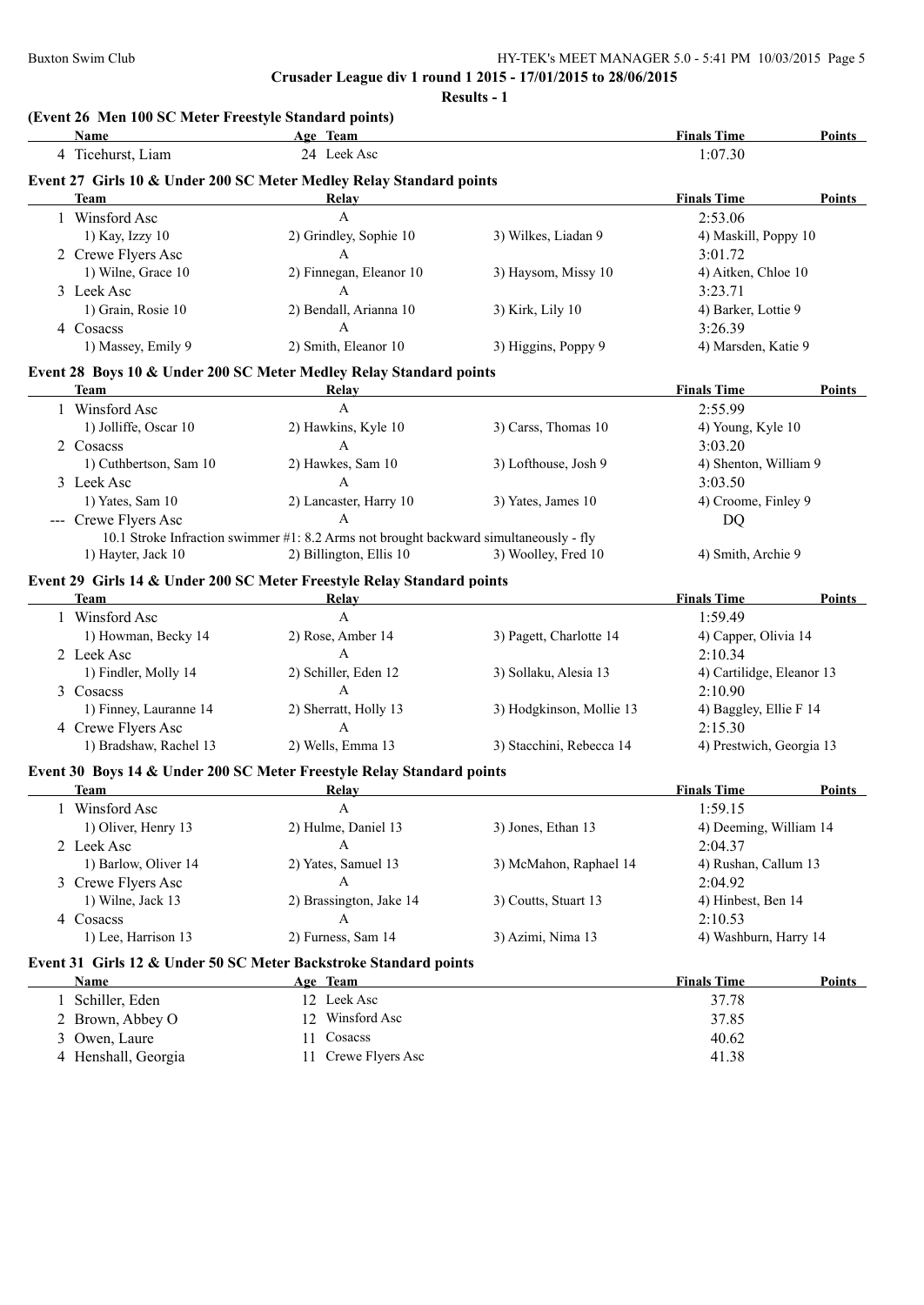| 11 Winsford Asc<br>1 Cushen, Jay<br>2 Cartlidge, Mitch<br>12 Cosacss<br>12 Leek Asc<br>3 Taylor, Leo<br>4 Aston, Jacob<br>11 Crewe Flyers Asc<br>Event 33 Women 100 SC Meter Breaststroke Standard points<br>Age Team<br><b>Name</b><br>17 Crewe Flyers Asc<br>1 Rowlands, Charlotte<br>17 Leek Asc<br>2 Dow, Jessica<br>15 Winsford Asc<br>3 McEnaney, Hannah | 35.10<br>39.31<br>40.67<br>41.08<br><b>Finals Time</b><br>1:20.84<br>1:21.73<br>1:22.11<br>1:23.54<br><b>Finals Time</b><br>1:18.78<br>1:19.91<br>DQ |                  |
|----------------------------------------------------------------------------------------------------------------------------------------------------------------------------------------------------------------------------------------------------------------------------------------------------------------------------------------------------------------|------------------------------------------------------------------------------------------------------------------------------------------------------|------------------|
|                                                                                                                                                                                                                                                                                                                                                                |                                                                                                                                                      |                  |
|                                                                                                                                                                                                                                                                                                                                                                |                                                                                                                                                      |                  |
|                                                                                                                                                                                                                                                                                                                                                                |                                                                                                                                                      |                  |
|                                                                                                                                                                                                                                                                                                                                                                |                                                                                                                                                      |                  |
|                                                                                                                                                                                                                                                                                                                                                                |                                                                                                                                                      | Points<br>Points |
|                                                                                                                                                                                                                                                                                                                                                                |                                                                                                                                                      |                  |
|                                                                                                                                                                                                                                                                                                                                                                |                                                                                                                                                      |                  |
|                                                                                                                                                                                                                                                                                                                                                                |                                                                                                                                                      |                  |
|                                                                                                                                                                                                                                                                                                                                                                |                                                                                                                                                      |                  |
| 4 Humphreys, Emily<br>16 Cosacss                                                                                                                                                                                                                                                                                                                               |                                                                                                                                                      |                  |
| Event 34 Men 100 SC Meter Breaststroke Standard points                                                                                                                                                                                                                                                                                                         |                                                                                                                                                      |                  |
| Age Team<br>Name                                                                                                                                                                                                                                                                                                                                               |                                                                                                                                                      |                  |
| 15 Winsford Asc<br>1 Young, Jamie                                                                                                                                                                                                                                                                                                                              |                                                                                                                                                      |                  |
| 2 Adams, Lewis<br>17 Cosacss                                                                                                                                                                                                                                                                                                                                   |                                                                                                                                                      |                  |
| 15 Crewe Flyers Asc<br>--- Fielding, Zak                                                                                                                                                                                                                                                                                                                       |                                                                                                                                                      |                  |
| 4.4 Start before starting signal                                                                                                                                                                                                                                                                                                                               |                                                                                                                                                      |                  |
| Event 35 Girls 10 & Under 50 SC Meter Freestyle Standard points<br>Name<br>Age Team                                                                                                                                                                                                                                                                            | <b>Finals Time</b>                                                                                                                                   | Points           |
| 10 Winsford Asc<br>1 Maskill, Poppy                                                                                                                                                                                                                                                                                                                            | 36.18                                                                                                                                                |                  |
| 2 Wilne, Grace<br>10 Crewe Flyers Asc                                                                                                                                                                                                                                                                                                                          | 38.92                                                                                                                                                |                  |
| 9 Cosacss                                                                                                                                                                                                                                                                                                                                                      |                                                                                                                                                      |                  |
| 3 Massey, Emily<br>9 Leek Asc                                                                                                                                                                                                                                                                                                                                  | 41.76                                                                                                                                                |                  |
| 4 Barker, Lottie                                                                                                                                                                                                                                                                                                                                               | 51.57                                                                                                                                                |                  |
| Event 36 Boys 10 & Under 50 SC Meter Freestyle Standard points<br>Age Team<br>Name                                                                                                                                                                                                                                                                             | <b>Finals Time</b>                                                                                                                                   | Points           |
| 10 Winsford Asc<br>1 Jolliffe, Oscar                                                                                                                                                                                                                                                                                                                           | 36.29                                                                                                                                                |                  |
| 2 Hawkes, Sam<br>10 Cosacss                                                                                                                                                                                                                                                                                                                                    | 36.42                                                                                                                                                |                  |
| 3 Woolley, Fred<br>10 Crewe Flyers Asc                                                                                                                                                                                                                                                                                                                         | 44.92                                                                                                                                                |                  |
| 9 Leek Asc<br>4 Croome, Finley                                                                                                                                                                                                                                                                                                                                 | 45.89                                                                                                                                                |                  |
|                                                                                                                                                                                                                                                                                                                                                                |                                                                                                                                                      |                  |
| Event 37 Girls 14 & Under 50 SC Meter Butterfly Standard points<br>Name<br>Age Team                                                                                                                                                                                                                                                                            | <b>Finals Time</b>                                                                                                                                   | Points           |
| 14 Winsford Asc<br>1 Howman, Becky                                                                                                                                                                                                                                                                                                                             | 32.08                                                                                                                                                |                  |
| 2 Cartilidge, Eleanor<br>13 Leek Asc                                                                                                                                                                                                                                                                                                                           | 34.30                                                                                                                                                |                  |
| 3 Baggley, Ellie F<br>14 Cosacss                                                                                                                                                                                                                                                                                                                               | 34.34                                                                                                                                                |                  |
| 4 Bradshaw, Rachel<br>13 Crewe Flyers Asc                                                                                                                                                                                                                                                                                                                      | 34.36                                                                                                                                                |                  |
|                                                                                                                                                                                                                                                                                                                                                                |                                                                                                                                                      |                  |
| Event 38 Boys 14 & Under 50 SC Meter Butterfly Standard points<br><b>Name</b><br>Age Team                                                                                                                                                                                                                                                                      | <b>Finals Time</b>                                                                                                                                   | <b>Points</b>    |
| 13 Winsford Asc<br>1 Wheeler, Ryan                                                                                                                                                                                                                                                                                                                             | 30.86                                                                                                                                                |                  |
| 14 Crewe Flyers Asc                                                                                                                                                                                                                                                                                                                                            | 32.21                                                                                                                                                |                  |
| 2 Hinbest, Ben<br>13 Leek Asc<br>3 Yates, Samuel                                                                                                                                                                                                                                                                                                               | 34.22                                                                                                                                                |                  |
| 13 Cosacss<br>4 Lee, Harrison                                                                                                                                                                                                                                                                                                                                  | 38.64                                                                                                                                                |                  |
|                                                                                                                                                                                                                                                                                                                                                                |                                                                                                                                                      |                  |
| Event 39 Girls 12 & Under 200 SC Meter Medley Relay Standard points<br><b>Team</b><br><b>Relay</b>                                                                                                                                                                                                                                                             | <b>Finals Time</b>                                                                                                                                   | <b>Points</b>    |
| 1 Winsford Asc<br>A                                                                                                                                                                                                                                                                                                                                            | 2:35.38                                                                                                                                              |                  |
| 1) Brown, Abbey O 12<br>2) Morley, Olivia 11<br>3) Howman, Lottie 11                                                                                                                                                                                                                                                                                           | 4) Christopherson, Abbie 12                                                                                                                          |                  |
| 2 Leek Asc<br>A                                                                                                                                                                                                                                                                                                                                                | 2:41.61                                                                                                                                              |                  |
| 1) Barratt, Lauren 11<br>2) Barratt, Olivia 11<br>3) Ashley, Emma 12                                                                                                                                                                                                                                                                                           | 4) Underwood, Hannah 12                                                                                                                              |                  |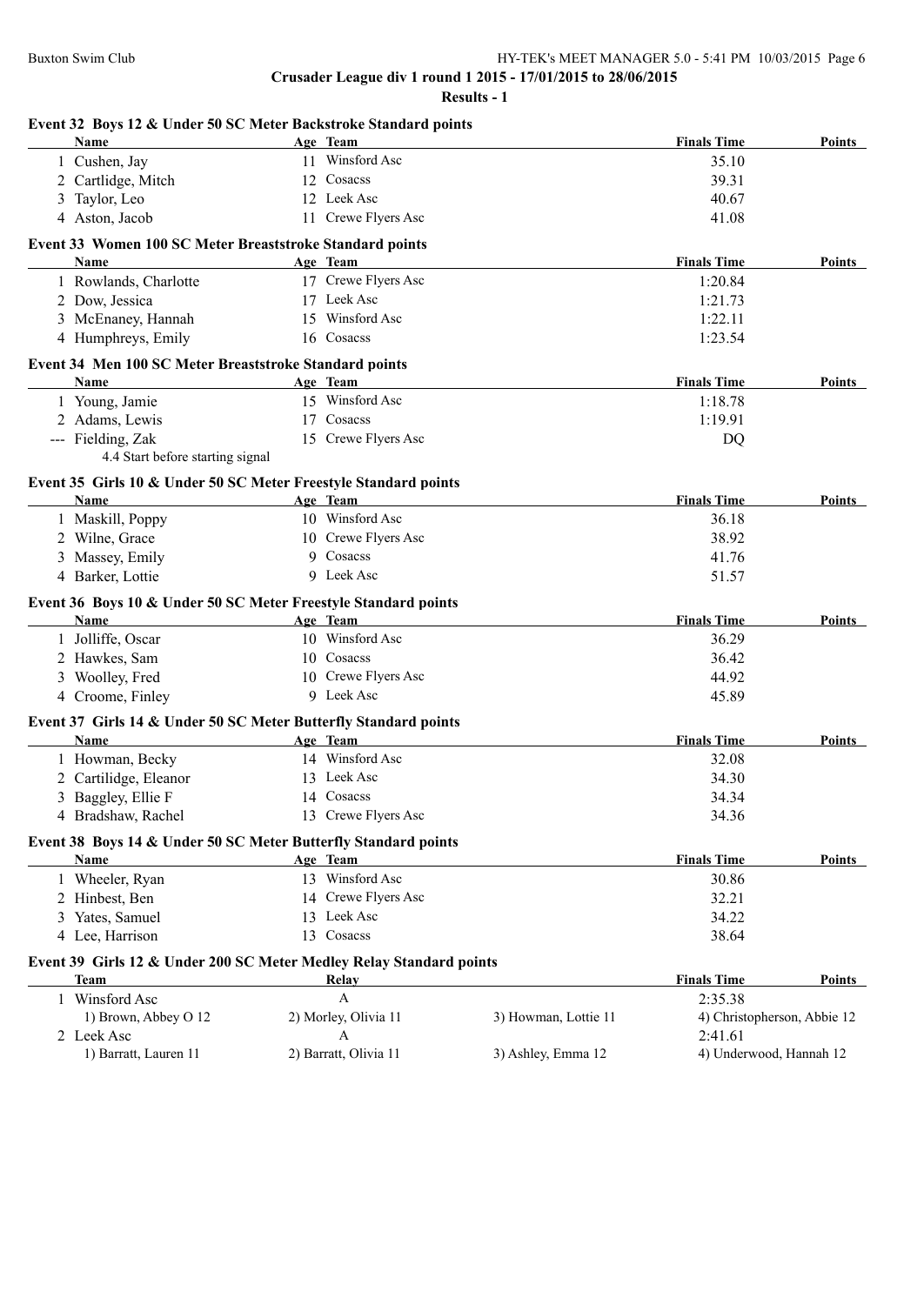**Results - 1**

## **(Event 39 Girls 12 & Under 200 SC Meter Medley Relay Standard points)**

| Team                   | Relay                                                                                   |                         | <b>Finals Time</b>        | Points        |
|------------------------|-----------------------------------------------------------------------------------------|-------------------------|---------------------------|---------------|
| 3 Cosacss              | $\mathbf{A}$                                                                            |                         | 2:54.26                   |               |
| 1) Owen, Laure 11      | 2) Sherwin, Kira 12                                                                     | 3) Carrarini, Gia 11    | 4) Millington, Amelia 11  |               |
| --- Crewe Flyers Asc   | $\mathsf{A}$                                                                            |                         | <b>DQ</b>                 |               |
|                        | 10.11 Swimmer #4 feet lost touch with starting place before preceding team-mate touches |                         |                           |               |
| 1) Butt, Nicole 11     | 2) Holding, Katie 11                                                                    | 3) Henshall, Georgia 11 | 4) Morgan, Sydney f 12    |               |
|                        | Event 40 Boys 12 & Under 200 SC Meter Medley Relay Standard points                      |                         |                           |               |
| Team                   | Relay                                                                                   |                         | <b>Finals Time</b>        | Points        |
| 1 Winsford Asc         | $\mathbf{A}$                                                                            |                         | 2:23.61                   |               |
| 1) Wright, Ethan 12    | 2) Cushen, Jay 11                                                                       | 3) Armitt, Finn 12      | 4) Goodfellow, Louie 12   |               |
| 2 Leek Asc             | A                                                                                       |                         | 2:48.28                   |               |
| 1) Yates, Sam 10       | 2) Reynolds, Sam 12                                                                     | 3) Yates, James 10      | 4) Taylor, Leo 12         |               |
| 3 Cosacss              | A                                                                                       |                         | 2:49.54                   |               |
| 1) Cartlidge, Mitch 12 | 2) Finney, Jack 12                                                                      | 3) Higgins, Alex 12     | 4) Wass, Max 11           |               |
| 4 Crewe Flyers Asc     | $\mathbf{A}$                                                                            |                         | 2:49.68                   |               |
| 1) Igoo, Jack 11       | 2) Woolley, Ben 12                                                                      | 3) Aston, Jacob 11      | 4) Torjussen, Oliver 11   |               |
|                        | Event 41 Women 200 SC Meter Freestyle Relay Standard points                             |                         |                           |               |
| Team                   | Relay                                                                                   |                         | <b>Finals Time</b>        | Points        |
| 1 Winsford Asc         | $\mathbf{A}$                                                                            |                         | 1:56.43                   |               |
| 1) Hawkins, Alisha 14  | 2) Capper, Olivia 14                                                                    | 3) Burton, Isobella 15  | 4) Rose, Amber 14         |               |
| 2 Crewe Flyers Asc     | $\mathbf{A}$                                                                            |                         | 1:58.63                   |               |
| 1) Moore, Beth 16      | 2) Crank, Bryony 15                                                                     | 3) Duff, f 17           | 4) Rowlands, Charlotte 17 |               |
| 3 Leek Asc             | A                                                                                       |                         | 2:01.02                   |               |
| 4 Cosacss              | A                                                                                       |                         | 2:05.59                   |               |
| 1) Heavey, Athena T 16 | 2) Cheung, Lydia 16                                                                     | 3) Lockett, Becky 15    | 4) Humphreys, Emily 16    |               |
|                        |                                                                                         |                         |                           |               |
| Team                   | Event 42 Men 200 SC Meter Freestyle Relay Standard points<br>Relay                      |                         | <b>Finals Time</b>        | Points        |
| 1 Crewe Flyers Asc     | $\mathsf{A}$                                                                            |                         | 1:48.28                   |               |
| 1) Buckley, Ben 19     | 2) Glover, Aaron 17                                                                     | 3) Fielding, Zak 15     | 4) Hinbest, Bradley 17    |               |
| 2 Winsford Asc         | $\mathsf{A}$                                                                            |                         | 1:50.55                   |               |
| 1) Gaskell, Jordan 16  | 2) Law, Nick 15                                                                         | 3) Blackshaw, Adam 15   | 4) Egerton, Joshua 14     |               |
| 3 Cosacss              | $\mathsf{A}$                                                                            |                         | 1:59.04                   |               |
| 1) Mills, Jordan 17    | 2) Azimi, Nima 13                                                                       | 3) Washburn, Harry 14   | 4) Adams, Lewis 17        |               |
| 4 Leek Asc             | $\mathbf{A}$                                                                            |                         | 1:59.25                   |               |
| 1) Ticehurst, Liam 24  | 2) Barlow, Oliver 14                                                                    | 3) Bryan, David 15      | 4) Rushan, Callum 13      |               |
|                        |                                                                                         |                         |                           |               |
|                        | Event 43 Girls 10 & Under 50 SC Meter Backstroke Standard points                        |                         |                           |               |
| <b>Name</b>            | Age Team                                                                                |                         | <b>Finals Time</b>        | <b>Points</b> |
| 1 Kay, Izzy            | 10 Winsford Asc                                                                         |                         | 40.83                     |               |
| 2 Haysom, Missy        | 10 Crewe Flyers Asc                                                                     |                         | 44.28                     |               |
| 3 Massey, Emily        | 9 Cosacss                                                                               |                         | 50.56                     |               |
| 4 Grain, Rosie         | 10 Leek Asc                                                                             |                         | 52.42                     |               |
|                        | Event 44 Boys 10 & Under 50 SC Meter Backstroke Standard points                         |                         |                           |               |
| <b>Name</b>            | Age Team                                                                                |                         | <b>Finals Time</b>        | <b>Points</b> |
|                        |                                                                                         |                         |                           |               |
| 1 Cuthbertson, Sam     | 10 Cosacss                                                                              |                         | 42.75                     |               |
| 2 Carss, Thomas        | 10 Winsford Asc                                                                         |                         | 45.20                     |               |
| 3 Yates, Sam           | 10 Leek Asc                                                                             |                         | 45.86                     |               |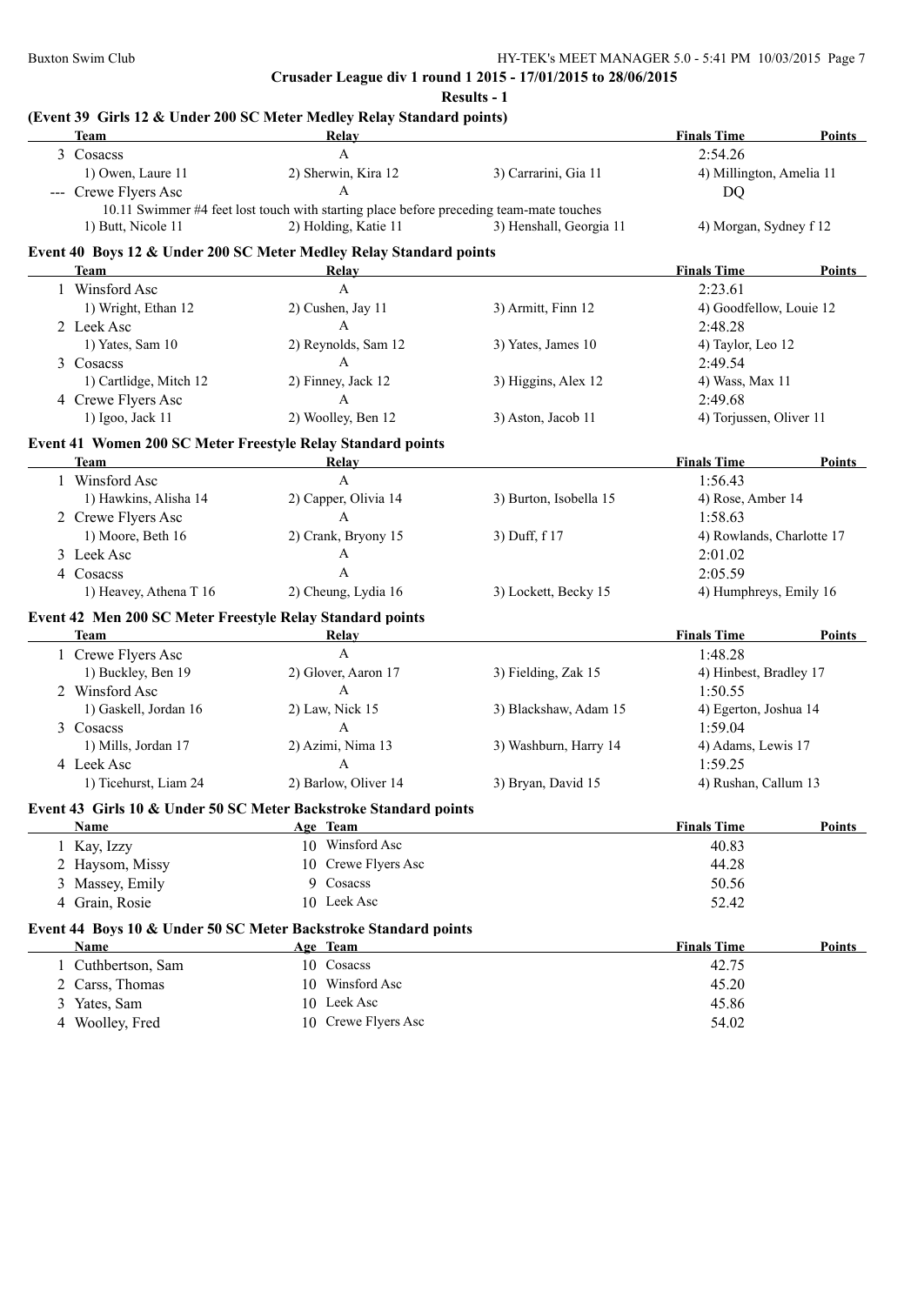|                | Name                                                              | Age Team                |                         | <b>Finals Time</b>     | Points        |
|----------------|-------------------------------------------------------------------|-------------------------|-------------------------|------------------------|---------------|
|                | 1 Rose, Lydia                                                     | 14 Winsford Asc         |                         | 36.90                  |               |
|                | 2 Findler, Molly                                                  | 14 Leek Asc             |                         | 38.22                  |               |
|                | 3 Prestwich, Georgia                                              | 13 Crewe Flyers Asc     |                         | 42.86                  |               |
|                | 4 Hodgkinson, Mollie                                              | 13 Cosacss              |                         | 43.42                  |               |
|                | Event 46 Boys 14 & Under 50 SC Meter Breaststroke Standard points |                         |                         |                        |               |
|                | Name                                                              | Age Team                |                         | <b>Finals Time</b>     | Points        |
|                | 1 Murray, William                                                 | 13 Winsford Asc         |                         | 37.18                  |               |
|                | 2 Coutts, Stuart                                                  | 13 Crewe Flyers Asc     |                         | 41.55                  |               |
|                | 3 Furness, Sam                                                    | 14 Cosacss              |                         | 43.26                  |               |
|                | 4 Barlow, Oliver                                                  | 14 Leek Asc             |                         | 44.01                  |               |
|                | Event 47 Girls 12 & Under 50 SC Meter Freestyle Standard points   |                         |                         |                        |               |
|                | <b>Name</b>                                                       | Age Team                |                         | <b>Finals Time</b>     | Points        |
|                | 1 Ashley, Emma                                                    | 12 Leek Asc             |                         | 32.71                  |               |
|                | 2 Christopherson, Abbie                                           | 12 Winsford Asc         |                         | 32.92                  |               |
|                | 3 Holding, Katie                                                  | 11 Crewe Flyers Asc     |                         | 35.22                  |               |
|                | 4 Millington, Amelia                                              | 11 Cosacss              |                         | 37.68                  |               |
|                | Event 48 Boys 12 & Under 50 SC Meter Freestyle Standard points    |                         |                         |                        |               |
|                | <b>Name</b>                                                       | Age Team                |                         | <b>Finals Time</b>     | Points        |
|                | 1 Wright, Ethan                                                   | 12 Winsford Asc         |                         | 31.53                  |               |
|                | 2 Finney, Jack                                                    | 12 Cosacss              |                         | 34.56                  |               |
|                | 3 Aston, Jacob                                                    | 11 Crewe Flyers Asc     |                         | 35.03                  |               |
|                | 4 Lancaster, Harry                                                | 10 Leek Asc             |                         | 37.70                  |               |
|                | Event 49 Women 100 SC Meter Butterfly Standard points             |                         |                         |                        |               |
|                | Name                                                              | Age Team                |                         | <b>Finals Time</b>     | Points        |
|                | 1 Shepherd, Holly A                                               | 16 Leek Asc             |                         | 1:06.39                |               |
|                | 2 Howman, Becky                                                   | 14 Winsford Asc         |                         | 1:09.98                |               |
| 3              | Crank, Bryony                                                     | 15 Crewe Flyers Asc     |                         | 1:14.15                |               |
|                | 4 Lockett, Becky                                                  | 15 Cosacss              |                         | 1:25.40                |               |
|                | Event 50 Men 100 SC Meter Butterfly Standard points               |                         |                         |                        |               |
|                | Name                                                              | Age Team                |                         | <b>Finals Time</b>     | Points        |
|                | 1 Buckley, Ben                                                    | 19 Crewe Flyers Asc     |                         | 1:02.03                |               |
|                | 2 Gaskell, Jordan                                                 | 16 Winsford Asc         |                         | 1:02.18                |               |
|                | 3 Adams, Lewis                                                    | 17 Cosacss              |                         | 1:06.69                |               |
| 4              | Ticehurst, Liam                                                   | 24 Leek Asc             |                         | 1:19.30                |               |
|                | Event 51 Mixed 200 SC Meter Cannon Relay Double points            |                         |                         |                        |               |
|                | <b>Team</b>                                                       | Relay                   |                         | <b>Finals Time</b>     | <b>Points</b> |
|                | 1 Winsford Asc                                                    | A                       |                         | 1:59.42                |               |
|                | 1) Kay, Izzy W10                                                  | 2) Jolliffe, Oscar M10  | 3) Brown, Abbey O W12   | 4) Cushen, Jay M11     |               |
|                | 5) Hawkins, Alisha W14                                            | 6) Wheeler, Ryan M13    | 7) Capper, Olivia W14   | 8) Law, Nick M15       |               |
|                | 2 Leek Asc                                                        | A                       |                         | 2:05.06                |               |
|                | 1) Bendall, Arianna W10                                           | 2) Yates, James M10     | 3) Schiller, Eden W12   | 4) Reynolds, Sam M12   |               |
|                | 5) Findler, Molly W14                                             | 6) Barlow, Oliver M14   | 7) Dow, Jessica W17     | 8) Ticehurst, Liam M24 |               |
| $\mathfrak{Z}$ | Cosacss                                                           | A                       |                         | 2:09.00                |               |
|                | 1) Massey, Emily W9                                               | 2) Cuthbertson, Sam M10 | 3) Sherwin, Kira W12    | 4) Finney, Jack M12    |               |
|                | 5) Finney, Lauranne W14                                           | 6) Washburn, Harry M14  | 7) Humphreys, Emily W16 | 8) Adams, Lewis M17    |               |